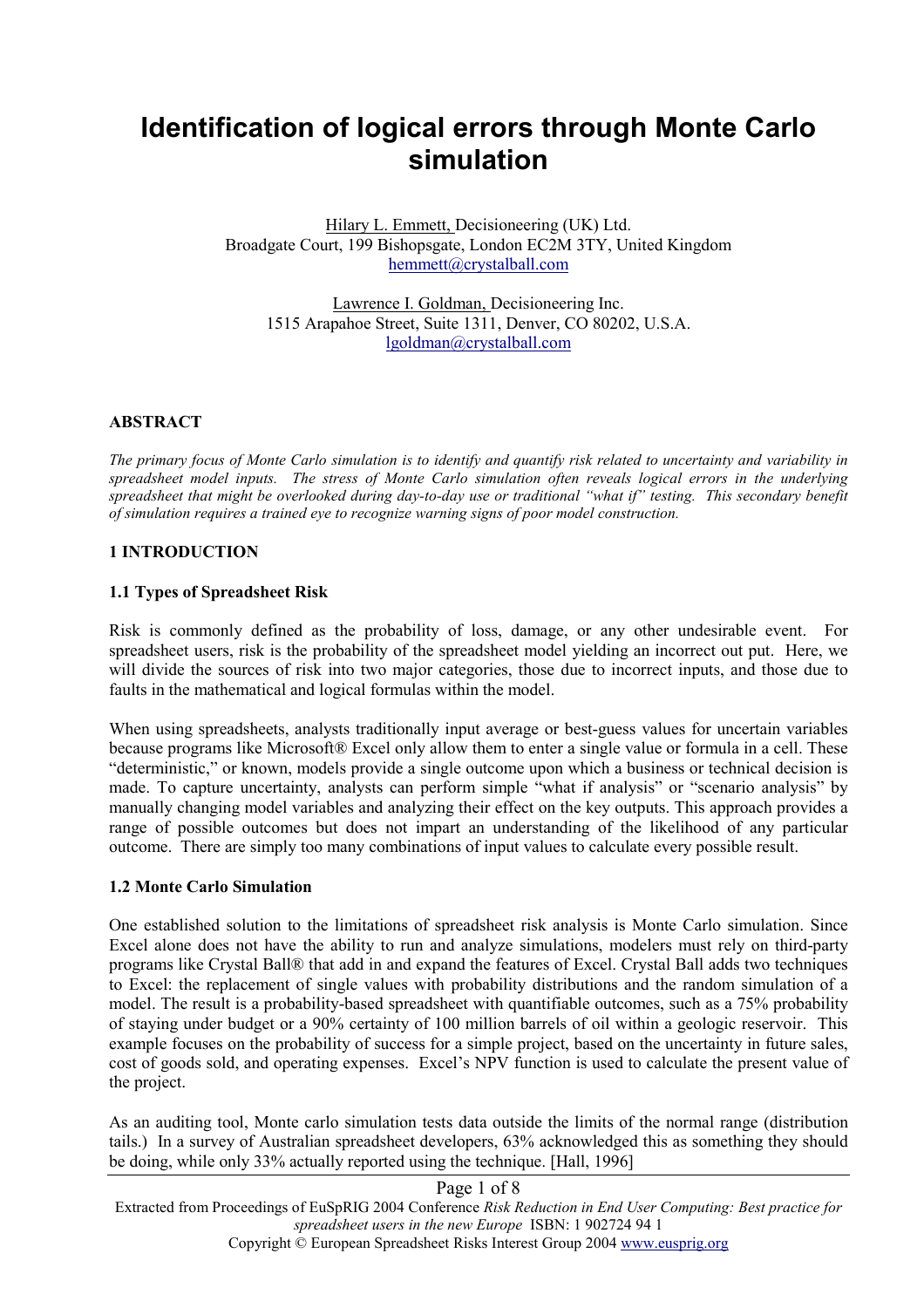# **1.3 Garbage In, Garbage Out**

One of the major criticisms of Monte Carlo simulation is that it can provide a false sense of confidence in cases where the underlying spreadsheet logic is incorrect. This problem is prevalent in Excel-based tools, where the stochastic results are only as good as the skill, accuracy, and discipline of the spreadsheet developer.

There are, however, several check points where the output of a simulation can reveal formula errors that had been overlooked in the process of creating the spreadsheet. These check points occur during and after the simulation and through the analysis of several different types of charts and statistical methods.

Following recent accounting scandals in the United States, the Securities and Exchange Commission has mandated some form of risk analysis for all publicly traded companies. Similarly, the Financial Accounting Standards Board now requires reporting on the value of employee stock options. A number of companies are now implementing Monte Carlo simulation in an attempt to comply with these standards.

In comparison, formal spreadsheet application review and audit mandates are estimated to exist in as few as 10% of companies. [Hall, 1996] Any attempt to formalize the spreadsheet development process can be seen as an improvement. Model verification through simulation is not intended as a substitute for a structured development and review of all model logic, but rather as a final reality check.

# **2 TOOLS FOR RELATING RISK INTO ACTION**

# **2.1 Modeling Input Risk**

The first step in the move from deterministic to stochastic modeling is to identify key input variables that are subject to uncertainty. We will refer to these inputs as assumptions. For each assumption, the user must select an appropriate distribution to describe the possible variation. Crystal Ball provides 16 standard distributions and a custom distribution to characterize the behavior or the assumption variable. Distribution selection should be based first on any available historical data. In the absence of historical data, one must rely on the underlying physics of the quantity to be described or select a simple distribution such as the triangular distribution and apply reasonable limits. Expert interviews and data gathering can provide critical information to assist in this process.



Figure 1: Crystal Ball Distribution Gallery

# **2.2 The Monte Carlo Technique**

Monte Carlo simulation is a proven, efficient technique that only requires a random number table or a random number generator on a computer. A random number is a mathematically selected value that is generated to conform to a probability distribution. Monte Carlo simulation was named for Monte Carlo, Monaco, where the primary attractions are casinos containing games of chance, such as roulette wheels, dice, and slot machines, that exhibit random behavior.

# Page 2 of 8

Extracted from Proceedings of EuSpRIG 2004 Conference *Risk Reduction in End User Computing: Best practice for spreadsheet users in the new Europe* ISBN: 1 902724 94 1

Copyright © European Spreadsheet Risks Interest Group 2004 www.eusprig.org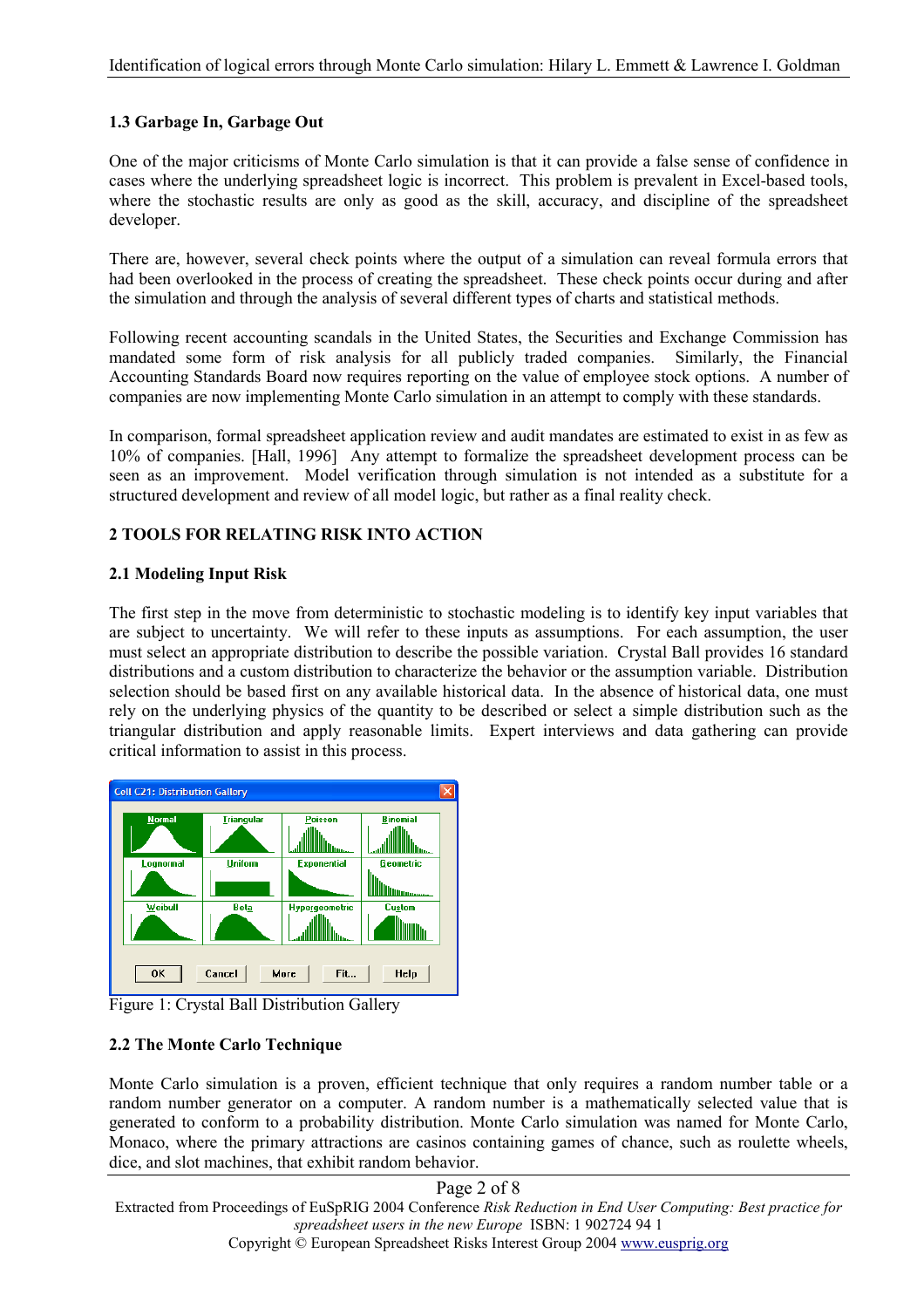The random behavior in games of chance is similar to how Monte Carlo simulation selects variable values at random to simulate a model. When you roll a die, you know that a 1, 2, 3, 4, 5, or 6 will come up, but you don't know which for any particular roll. It's the same with the variables that have a known range of values but an uncertain value for any particular time or event (e.g., interest rates, staffing needs, stock prices, inventory, phone calls per minute). The multiple scenarios created through simulation can be analyzed to give more insight into the risks and mechanisms of the spreadsheet model. When used correctly, Monte Carlo simulation can provide valuable insights not available through deterministic models.

# **2.3 Interpretation of Results**

#### **The Simulation Process**

Spreadsheets provide a calculation engine for the model while Crystal Ball repeatedly samples from the input distributions. As the simulation progresses, key formulas identified by the user as forecasts are captured in memory for further analysis. For each of these forecast variables, there are two primary outputs from Crystal Ball, the forecast chart and the sensitivity chart. To understand how these charts can help identify potential faults in the model logic, it is necessary to first examine their relevance for risk quantification.

#### **Forecast Charts**

The forecast chart is a histogram that displays the range and frequency of different outcomes for an individual forecast. This information is used to calculate statistics about the probability or likelihood of different outcomes. For instance, one could calculate the probability of a financial loss occurring on a particular project where future revenue is uncertain. In addition to the graphical view, a full set of descriptive statistics is available for each simulation



Figure 2: A typical forecast chart result

# **Sensitivity Charts**

The second chart of importance is the sensitivity chart. Sensitivity charts display the relative relationship of an output forecast and each of the random assumption variables. This is represented by a correlation coefficient that measures the strength of the linear relationship between any two uncertain variables.

While the intent of sensitivity charts is to help identify key sources of variation, it is also an opportunity to perform a reality check. Seldom does a spreadsheet user attempt to model a problem without some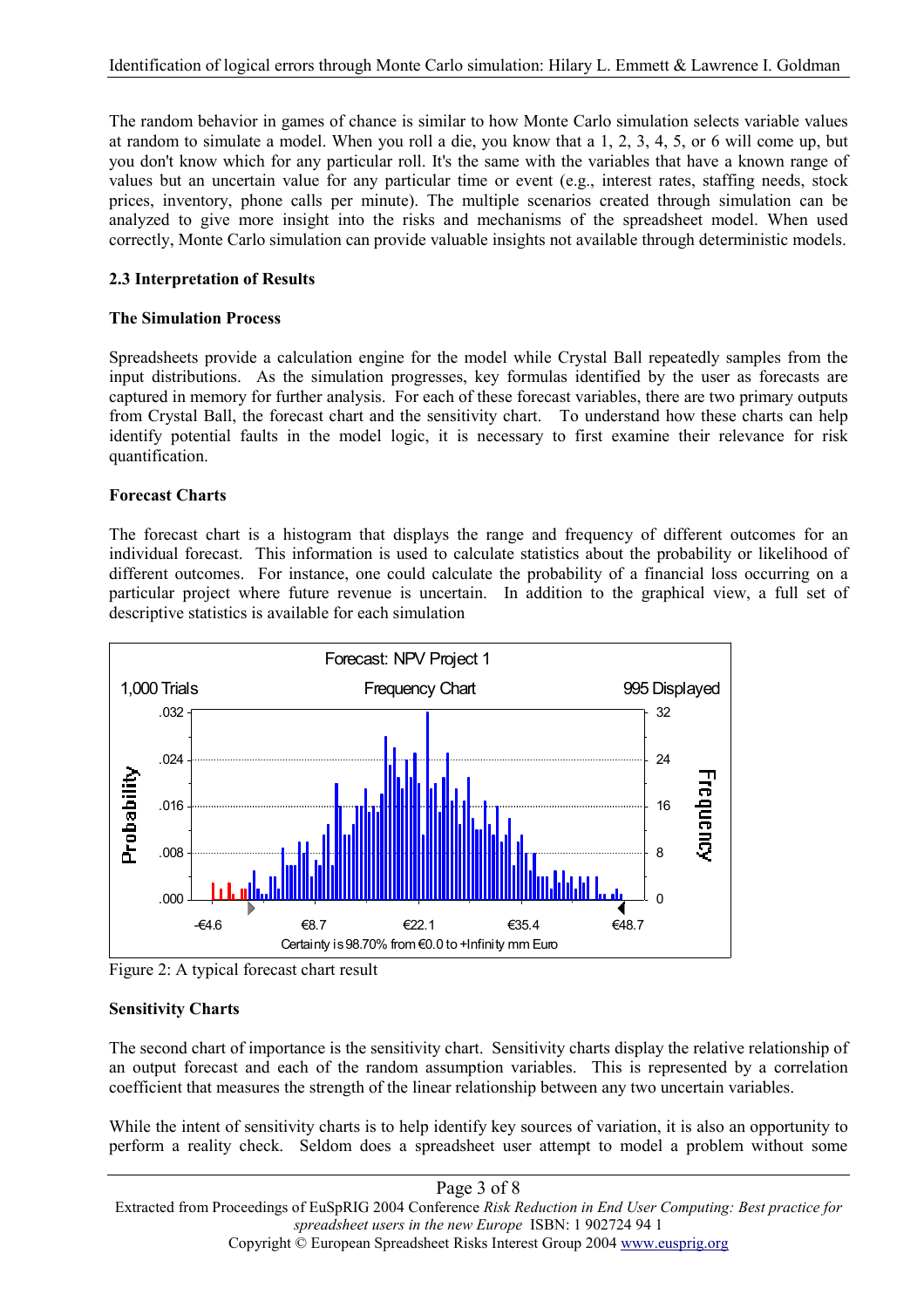knowledge of what factors are mission critical. In much the same way, most modelers have an intuitive understanding of the sort of results to expect from a particular forecast, making these two charts valuable in the identification of formula errors.



Figure 3: Typical sensitivity chart results

# **3 WARNING SIGNS**

# **3.1 Errors During the Simulation Cycle**

Before running the simulation, you can check for logic errors by clicking on the Single Step button on the tool bar (Figure 4). Each single step is a random trial in Crystal Ball. In one step, Crystal Ball generates a random number for each assumption, and Excel automatically recalculates the model. As the model recalculates for each trial, you may discover calculation errors due to unanticipated alternative scenarios.



Figure 4: Tool Bar Buttons: (1) Define Assumption (2) Define Forecast (3) Run Preferences (4) Run (5) Stop (6) Single Step (7) Forecast Windows (8) Sensitivity Analysis (9) Create Report (10) Help

By default, a simulation stops whenever a calculation error occurs in a forecast cell. In this case a calculation error is defined as any formula which can not be resolved such as the square root of a negative number, division by zero, a bad look up table, or a financial function that does not converge due to a poor guess for an argument (for example IRR.) If this error occurs it identifies the location of the forecast cell and retains the underlying assumption values that lead to the calculation error.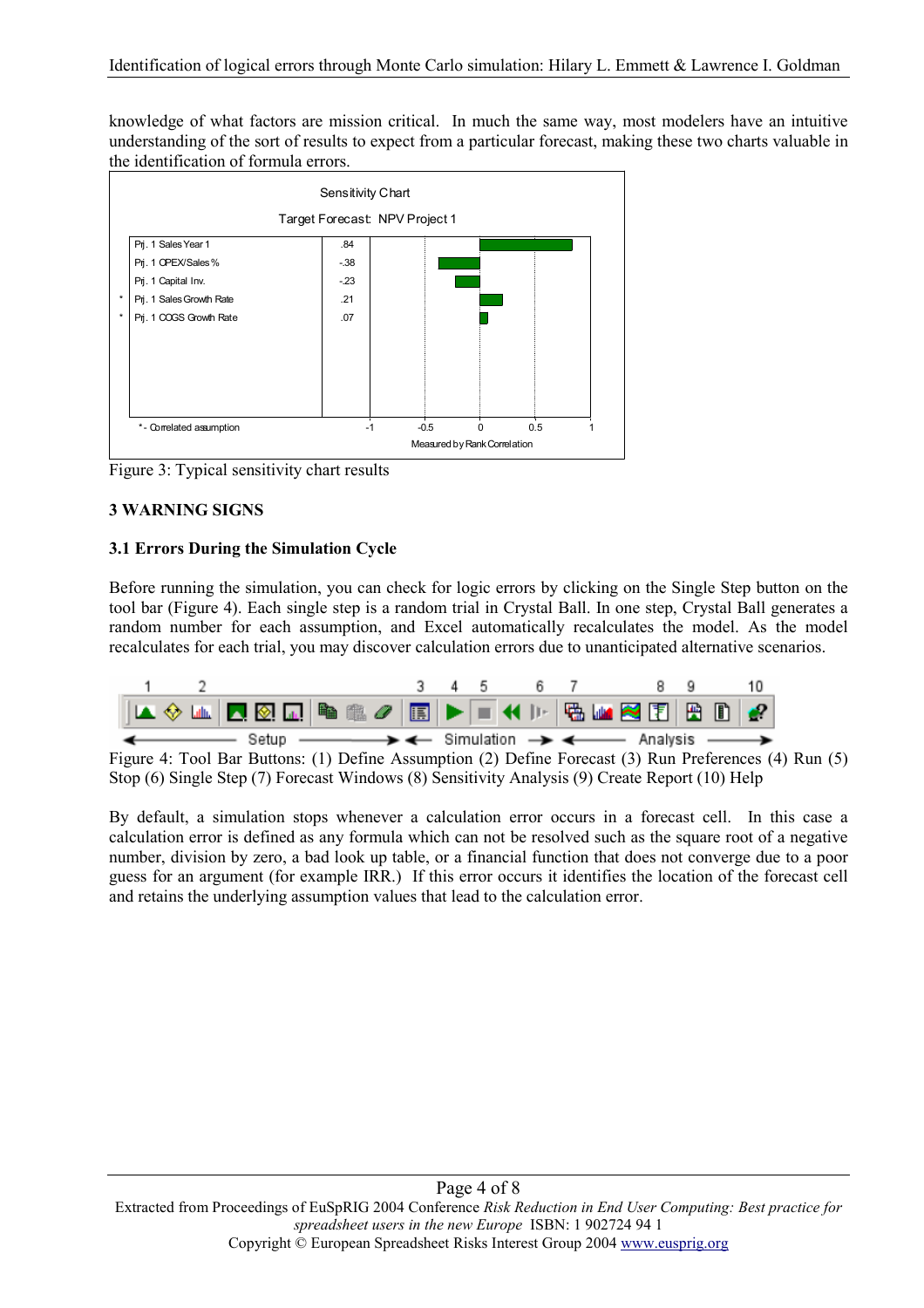|                |                                                                                                                                | A                                                | B                    | C                                 | D       | E              | F                      | G |  |  |  |  |  |
|----------------|--------------------------------------------------------------------------------------------------------------------------------|--------------------------------------------------|----------------------|-----------------------------------|---------|----------------|------------------------|---|--|--|--|--|--|
| 1              |                                                                                                                                |                                                  |                      |                                   |         |                |                        |   |  |  |  |  |  |
| $\overline{2}$ | <b>Assumptions</b>                                                                                                             |                                                  |                      |                                   |         |                |                        |   |  |  |  |  |  |
| 3              |                                                                                                                                | Pri. 1 Sales Year 1                              | €83.3                | Prj. 1 Capital Inv.<br>€50.0      |         |                |                        |   |  |  |  |  |  |
| 4              |                                                                                                                                | Prj. 1 Sales Growth Rate                         | 9.1%                 | Prj. 1 Discount Rate              |         |                |                        |   |  |  |  |  |  |
| 5              |                                                                                                                                | Prj. 1 COOC Comments                             |                      |                                   |         | Daily Tau Date | 0.001                  |   |  |  |  |  |  |
| 6              | Forecast: IRR<br>⊡∥×<br>Prj. 1<br>Edit Preferences View Run Help                                                               |                                                  |                      |                                   |         |                |                        |   |  |  |  |  |  |
| 7              |                                                                                                                                | Id                                               |                      |                                   |         |                |                        |   |  |  |  |  |  |
| 8              |                                                                                                                                | <b>Crystal Ball</b>                              |                      |                                   |         |                | $\vert\mathsf{x}\vert$ |   |  |  |  |  |  |
| 9              |                                                                                                                                |                                                  |                      |                                   |         |                |                        |   |  |  |  |  |  |
| 10             | A calculation error has occurred in cell C22. You<br>х<br><b>Sales</b><br>may wish to check your formulas and assumptions<br>п |                                                  |                      |                                   |         |                |                        |   |  |  |  |  |  |
| 11             | for division by 0, etc.<br><b>COGS</b>                                                                                         |                                                  |                      |                                   |         |                |                        |   |  |  |  |  |  |
| 12             | <b>Net Sale</b>                                                                                                                | <b>OK</b><br>Help                                |                      |                                   |         |                |                        |   |  |  |  |  |  |
| 13             |                                                                                                                                |                                                  |                      |                                   |         |                |                        |   |  |  |  |  |  |
| 14             | <b>Total OPI</b>                                                                                                               | <b>bool</b><br>$.000 -$                          |                      |                                   |         |                |                        |   |  |  |  |  |  |
| 15             |                                                                                                                                | $-8.58%$<br>67.60%<br>10.47%<br>29.51%<br>48.56% |                      |                                   |         |                |                        |   |  |  |  |  |  |
| 16             | <b>EBITDA</b>                                                                                                                  |                                                  |                      |                                   |         |                |                        |   |  |  |  |  |  |
| 17             | Taxes                                                                                                                          | $\blacktriangleright$ -Infinity                  |                      | Certainty 100.00 $%$ 4 + Infinity |         |                |                        |   |  |  |  |  |  |
| 18             |                                                                                                                                | Capital Investment                               | $-650.0$             |                                   |         |                |                        |   |  |  |  |  |  |
| 19             |                                                                                                                                | <b>Operating Cash Flow</b>                       | €50.0                | €1.8                              | € $0.0$ | €2.1           | €4.4                   |   |  |  |  |  |  |
| 20             |                                                                                                                                |                                                  |                      |                                   |         |                |                        |   |  |  |  |  |  |
| 21             |                                                                                                                                |                                                  | <b>NPV Project 1</b> | $-647.1$                          |         |                |                        |   |  |  |  |  |  |
| 22             | <b>IRR Project 1</b><br>#NUM!                                                                                                  |                                                  |                      |                                   |         |                |                        |   |  |  |  |  |  |

Figure 5: Simulation with calculation error

Oftentimes, calculation errors are expected for certain financial calculations such as an Internal Rate of Return with a negative series of cash flows. In such cases, you can set the simulation to discard all trials that resulted in calculation errors. This adjustment, however, should only be done after careful consideration and ensuring that the calculation error is not due to some underlying flaw in the spreadsheet logic.

# **3.2 Irregular Forecast Results**

# **No Variation in Target Forecast**

One common cause of errors is the unintentional removal of formulas. Simulation add-ins often conflict with spreadsheet logic protection schemes. When cells are left unlocked, you are exposed to the risk of this innocent mistake. With complex logic spanning several sheets within the workbook, even experienced modelers can fall victim. Figure 6, which shows a forecast chart with a single value rather than a range of values, is a red flag that the logic chain may have been broken.



Figure 6: Forecast chart with incomplete model logic

# **Out-of-Range Forecasts**

The forecast chart can also point to potential logical flaws by identifying out-of-range forecasts. While the root cause of the problem may be obscured, the results should be fairly obvious. The warning sign here is

Copyright © European Spreadsheet Risks Interest Group 2004 www.eusprig.org

Extracted from Proceedings of EuSpRIG 2004 Conference *Risk Reduction in End User Computing: Best practice for spreadsheet users in the new Europe* ISBN: 1 902724 94 1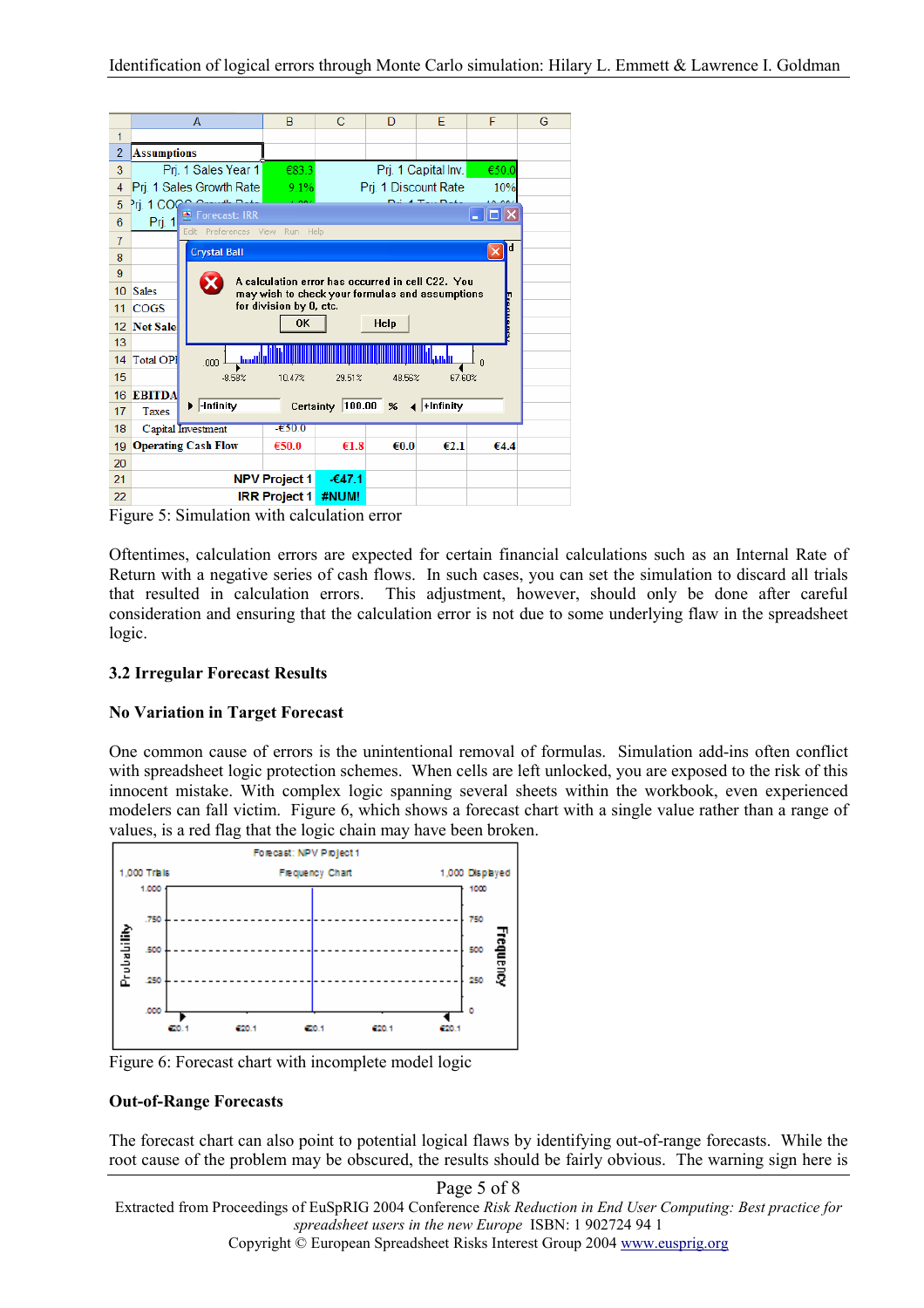values that lie outside of theoretical limits. For example, some cash flow models must account for the fact that once a balance reaches zero, it must remain at zero for the remainder of the time horizon in the analysis. While the problem is relatively easy to fix from a formula standpoint, it is often overlooked because users seldom work with worst-case scenarios while building a deterministic model.

#### **3.4 Scenario Analysis**

The most effective way to understand forecasts outside the expected range is to find a set of assumption values that leads to the result in question. One method for accomplishing this is to apply the Scenario Analysis tool in Crystal Ball (Figure 7). First you specify a target range for the forecast, then Crystal Ball gathers all of the simulation trials that result in forecasts for that particular range. The tool also includes spreadsheet macros that paste the combination of inputs that led to a given output back into the original spreadsheet. This technique allows the user to investigate whether or not the forecast result is possible. On the other hand, if scenario analysis reveals a problem with the model logic, it is helpful to have a base case that replicates the error for auditing the formulas.

| Microsoft Excel - Book1                                                                                                                                                                                                                                                                                                                                                                                                                                                                                     |                              |                         |                              |        |               |                                                               |                                 |                      |                |               |                                                                           |                |                                |  |      |
|-------------------------------------------------------------------------------------------------------------------------------------------------------------------------------------------------------------------------------------------------------------------------------------------------------------------------------------------------------------------------------------------------------------------------------------------------------------------------------------------------------------|------------------------------|-------------------------|------------------------------|--------|---------------|---------------------------------------------------------------|---------------------------------|----------------------|----------------|---------------|---------------------------------------------------------------------------|----------------|--------------------------------|--|------|
| 剛                                                                                                                                                                                                                                                                                                                                                                                                                                                                                                           | Eile                         | Edit                    | <b>View</b>                  | Insert |               | Format                                                        | Tools                           | Data                 | Window         | Cell          | Run                                                                       | CBTools        | Help<br>Adobe PDF              |  | a x  |
|                                                                                                                                                                                                                                                                                                                                                                                                                                                                                                             | <b>P</b> <sup>2</sup> Parial |                         |                              |        |               | $-10$<br>$\overline{\phantom{a}}$                             | $B$ $I$                         | $\mathbf{u}$         |                |               | $\equiv \equiv \equiv \boxed{2}$ $\boxed{3}$ $\approx$ 1.8 $\therefore$ 3 |                | $-2$ $A$                       |  | $\,$ |
|                                                                                                                                                                                                                                                                                                                                                                                                                                                                                                             |                              | JA.                     | 囁                            |        | 図画            | @                                                             | → Reply with Changes End Review |                      |                |               |                                                                           |                |                                |  |      |
|                                                                                                                                                                                                                                                                                                                                                                                                                                                                                                             | A O                          | <b>Little</b>           |                              |        | 輪             |                                                               | 幅                               |                      | 利世             | 验画图           | 手                                                                         | 璔              | $\mathbb{R}$<br>$\mathbb{R}$ . |  |      |
|                                                                                                                                                                                                                                                                                                                                                                                                                                                                                                             | A7                           |                         |                              |        |               | $f_x$ 0.4%                                                    |                                 |                      |                |               |                                                                           |                |                                |  |      |
|                                                                                                                                                                                                                                                                                                                                                                                                                                                                                                             | A                            |                         |                              |        |               | B                                                             | C                               | D                    | E              | F             | G                                                                         | н              |                                |  |      |
|                                                                                                                                                                                                                                                                                                                                                                                                                                                                                                             | Paste Selected Scenario      |                         |                              |        |               |                                                               |                                 | 모<br>÷,              | 모<br>∸         |               |                                                                           |                |                                |  |      |
|                                                                                                                                                                                                                                                                                                                                                                                                                                                                                                             | Paste Next Scenario          |                         |                              |        |               |                                                               |                                 | 몰<br>∸               | Sales          | SOOS          | 횑                                                                         | 몰              |                                |  |      |
|                                                                                                                                                                                                                                                                                                                                                                                                                                                                                                             |                              | Paste Previous Scenario |                              |        | NPV Project 1 | Sales                                                         | <b>Growth Rate</b>              | Growth               | 1 OPEX/Sales   | 1 Capital Inv |                                                                           |                |                                |  |      |
| 1                                                                                                                                                                                                                                                                                                                                                                                                                                                                                                           |                              |                         | <b>Reset Original Values</b> |        |               |                                                               |                                 | Year <sub>1</sub>    |                | Rate          | S.                                                                        |                |                                |  |      |
| 4                                                                                                                                                                                                                                                                                                                                                                                                                                                                                                           | 0.10%                        |                         |                              |        |               |                                                               | $-66.1$                         | €99.8                | 9.2%           | 3.8%          | 22.4%                                                                     | €43.1          |                                |  |      |
|                                                                                                                                                                                                                                                                                                                                                                                                                                                                                                             | 5<br>0.20%                   |                         |                              |        |               |                                                               | $-65.7$                         | €99.7                | 8.8%           | 3.2%          | 22.6%                                                                     | €42.1          |                                |  |      |
|                                                                                                                                                                                                                                                                                                                                                                                                                                                                                                             | 6<br>0.30%                   |                         |                              |        | -€5.6         | €95.9                                                         | 9.2%                            | 3.1%                 | 20.9%          | €40.2         |                                                                           |                |                                |  |      |
| $\overline{1}$<br>8                                                                                                                                                                                                                                                                                                                                                                                                                                                                                         | 0.40%<br>0.50%               |                         |                              |        |               |                                                               | $-65.2$<br>$-64.0$              | €96.2<br>€98.4       | 11.6%<br>11.2% | 4.8%<br>4.8%  | 21.1%<br>22.6%                                                            | €42.3<br>€40.8 |                                |  |      |
| 9                                                                                                                                                                                                                                                                                                                                                                                                                                                                                                           | 0.60%                        |                         |                              |        |               |                                                               | $-63.6$                         | €98.2                | 9.5%           | 3.5%          | 21.4%                                                                     | €41.3          |                                |  |      |
| 10                                                                                                                                                                                                                                                                                                                                                                                                                                                                                                          | 0.70%                        |                         |                              |        |               |                                                               | $-63.2$                         | €97.3                | 9.6%           | 4.3%          | 21.9%                                                                     | €36.9          |                                |  |      |
| 11                                                                                                                                                                                                                                                                                                                                                                                                                                                                                                          | 0.80%                        |                         |                              |        |               |                                                               | $-63.1$                         | €97.9                | 10.2%          | 3.7%          | 21.2%                                                                     | €41.8          |                                |  |      |
| 12                                                                                                                                                                                                                                                                                                                                                                                                                                                                                                          | 0.90%                        |                         |                              |        |               |                                                               | $-62.5$                         | €96.2                | 10.9%          | 4.5%          | 18.6%                                                                     | €44.0          |                                |  |      |
| 13                                                                                                                                                                                                                                                                                                                                                                                                                                                                                                          |                              | 1.00%                   |                              |        |               |                                                               |                                 | €96.5                | 9.5%           | 3.7%          | 21.1%                                                                     | €37.2          |                                |  |      |
| 14                                                                                                                                                                                                                                                                                                                                                                                                                                                                                                          |                              |                         |                              |        |               | 1.10%                                                         | $-62.2$                         | €99.2                | 10.1%          | 4.5%          | 21.6%                                                                     | €40.7          |                                |  |      |
| $\mathsf{N}\setminus\mathsf{Scenarios}\big/\mathsf{Sheet2}\big/\mathsf{Sheet3}\big/\mathsf{Sheet3}\big/\mathsf{Sheet3}\big/\mathsf{Sheet3}\big/\mathsf{Sheet3}\big/\mathsf{Sheet3}\big/\mathsf{Sheet3}\big/\mathsf{Sheet3}\big/\mathsf{Sheet3}\big/\mathsf{Sheet3}\big/\mathsf{Sheet3}\big/\mathsf{Sheet3}\big/\mathsf{Sheet3}\big/\mathsf{Sheet3}\big/\mathsf{Sheet3}\big/\mathsf{Sheet3}\big/\mathsf{Sheet3}\big/\mathsf{Sheet3}\big/\mathsf{Sheet3}\big/\mathsf{She$<br>$14 - 4$<br>$\blacktriangleleft$ |                              |                         |                              |        |               |                                                               |                                 |                      |                |               |                                                                           |                |                                |  |      |
| Draw -                                                                                                                                                                                                                                                                                                                                                                                                                                                                                                      |                              | Iж.                     |                              |        |               | AutoShapes $\mathbf{v} \setminus \mathbf{a} \square \bigcirc$ | 圖                               | $\blacktriangleleft$ |                |               | <u>Ø</u> Ø∣ô∙-∠⁄-Al-≡≡                                                    |                | 弖                              |  |      |
| Ready<br>Sum=13370.61%<br><b>NUM</b>                                                                                                                                                                                                                                                                                                                                                                                                                                                                        |                              |                         |                              |        |               |                                                               |                                 |                      |                |               |                                                                           |                |                                |  |      |

Figure 7: Scenario Analysis Output

# **3.5 Sensitivity Sanity Check**

Results of the sensitivity chart should always be scrutinized to ensure that the results are consistent with the theoretical positive/negative relationship between an input assumption and the output forecast. Gut-feel instinct should not be ignored when the results of the sensitivity analysis conflict with prior experience. In Figure 8, the OPEX/Sales% appears to have the greatest effect on NPV, but experience suggests that Year 1 sales should have a much higher relative impact on the results of the simulation.

Page 6 of 8 Extracted from Proceedings of EuSpRIG 2004 Conference *Risk Reduction in End User Computing: Best practice for spreadsheet users in the new Europe* ISBN: 1 902724 94 1 Copyright © European Spreadsheet Risks Interest Group 2004 www.eusprig.org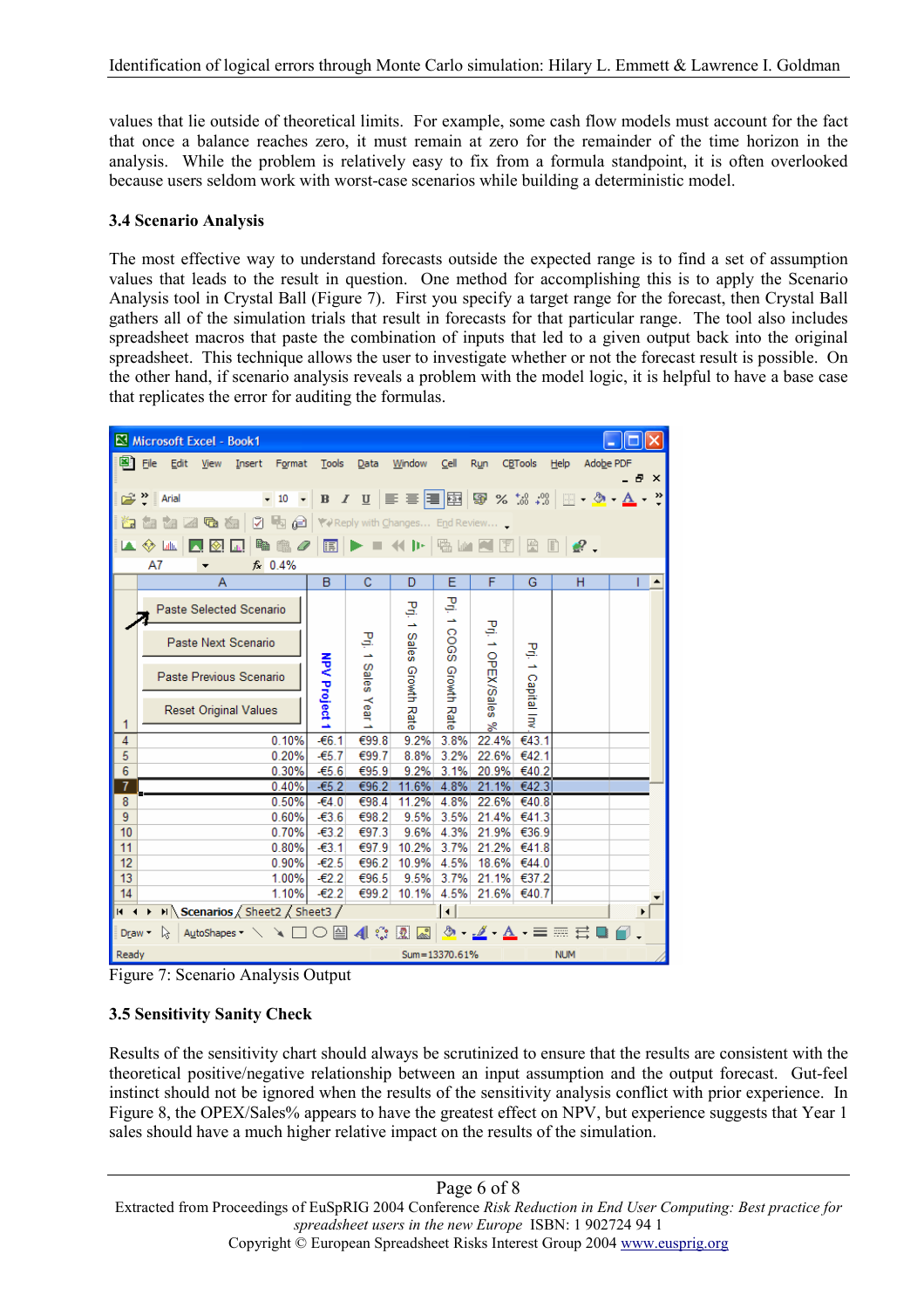

Figure 8: Inconsistent sensitivity chart results

If the results of the sensitivity chart are counter intuitive, two actions should be taken. First, review the parameters for input distributions. Inconsistent entry of percentage values is a common cause of such errors. Next, if discrepancies remain following a review of the input parameters, a review of the logic will be necessary. The tornado chart and Excel's auditing tools are useful for tracing formulas dependent on the input assumptions that appear to be under (or over) emphasized. In the case of the Year 1 sales, the discrepancy was traced to a formula that hard coded the Year 1 sales rather than referred to the input distribution (Figure 9).



Figure 9: Counter intuitive sensitivity chart results

At first glance, the positive correlation between Net Present Value and Cost of Goods Sold (COGS) growth rate shown in Figure 9 could be cause for concern. If this were interpreted strictly as a cause and effect relationship, that would suggest that increasing costs leads to a direct increase in profits. A savvy modeler would consider the possibility of a formula error in the calculation of Net Sales in Row 12. Looking carefully at the sensitivity chart, you will notice that the assumptions for Sales Growth Rate and COGS Growth Rate are marked as correlated assumptions. This underlying relationship between the variables is important, as a strong positive correlation could mask the underlying cause and effect created by the model logic.

# **3.6 Resolving Discrepancies Using the Tornado Chart**

Tornado charts provide an alternative sensitivity technique to rank correlation when trying to determine whether the negative relationship between COGS Growth Rate and NPV is caused by the underlying correlated assumptions or by a formula error. Rather than simultaneous sampling of all assumption variables, tornado charts isolate and change each variable separately (Figure 10).